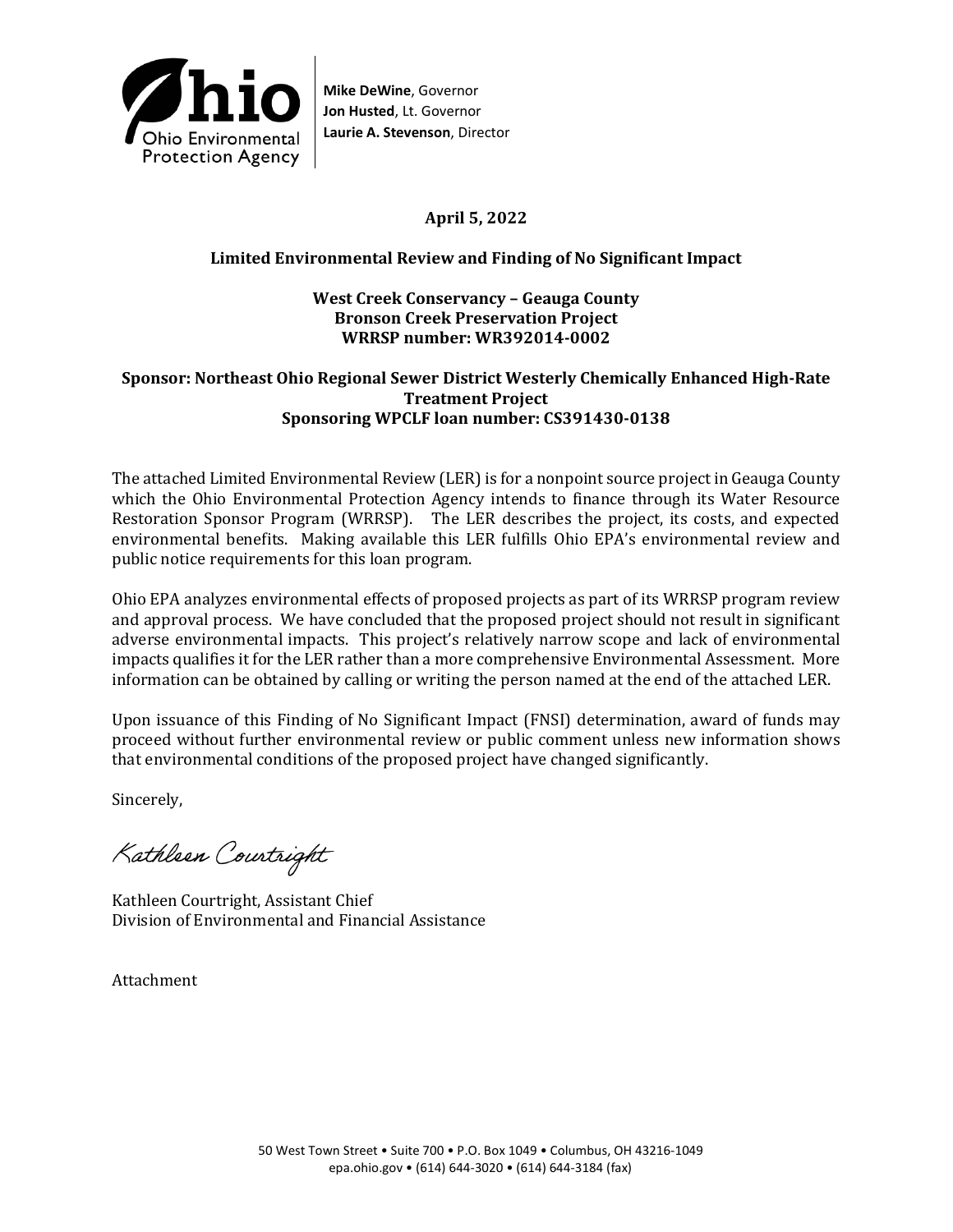### **LIMITED ENVIRONMENTAL REVIEW**

### **Project Identification**

| <b>WRRSP Project:</b>        | <b>Bronson Creek Preserve</b>                    |
|------------------------------|--------------------------------------------------|
| <b>WRRSP Applicant:</b>      | <b>West Creek Conservancy</b>                    |
| <b>WRRSP Number:</b>         | WR392014-0002                                    |
| <b>Sponsoring Community:</b> | Northeast Ohio Regional Sewer District           |
| <b>Sponsoring Project:</b>   | Westerly Chemically Enhanced High-Rate Treatment |
| Sponsoring WPCLF Loan:       | CS391430-0138                                    |

### **Project Summary**

The West Creek Conservancy seeks \$1,368,846 in funding through Ohio EPA's Water Resource Restoration Sponsor Program (WRRSP) to protect the Bronson Creek Preserve by purchasing two parcels totaling 361 acres in Montville Township, Geauga County. The project features the protection of a 336.84-acre Category 3 wetland complex that is part of a 700-acre wetland surrounding the project site. Four perennial streams totaling 9,754 linear feet are also located on the site that serve as the headwaters to Spring Creek and ultimately the Grand River (figures 1, 2, and 3).

Northeast Ohio Regional Sewer District (NEORSD) will sponsor the project through a Water Pollution Control Loan Fund (WPCLF) loan administered by Ohio EPA's Division of Environmental and Financial Assistance (DEFA). Funds for the Bronson Creek Preserve project will be provided by advancing a portion of the interest to be paid by NEORSD on its \$82,000,000 Westerly Chemically Enhanced High-Rate Treatment (HRT) project. This WPCLF project also plans to sponsor the remaining balance of Columbus and Franklin County Metro Parks' Clear Creek Bank Stabilization and Fish Habitat project (\$500,250), The Nature Conservancy's Morgan Swamp – Rich Addition project (\$389,450), the city of Ravenna's Wahoo Wetlands project (\$1,245,500) and the city of Warren's Water Works Dam Removal project (\$1,725,000). The NEORSD project is scheduled to be awarded WPCLF funding in April 2022. By voluntarily agreeing to sponsor the Bronson Creek Preserve project, as well as the other WRRSP projects, NEORSD is eligible for an up to 0.1% discount that will reduce its WPCLF loan rate.

The purpose of the WRRSP is to counteract the loss of ecological function and biological diversity that jeopardizes the health of many of Ohio's water resources. In the program, entities such as park districts and land conservancies (implementers) undertake ecologically restorative and protective projects. Borrowers from the WPCLF voluntarily sponsor such projects in return for interest rate discounts. Ohio EPA foregoes a portion of the interest that borrowers would repay to the WPCLF and advances it to implementers to carry out the ecologically beneficial projects. Properties are acquired, restored, and managed in perpetuity under a management plan and an environmental covenant, which establishes use restrictions on the land.

### **History & Existing Conditions**

The Bronson Creek Preserve project is approximately 361 acres of flat to gently rolling topography which is comprised primarily of one 336.84-acre Category 3 wetland with 9,754 combined linear feet of four tributary streams braided throughout. The wetland extends offsite in all directions and is part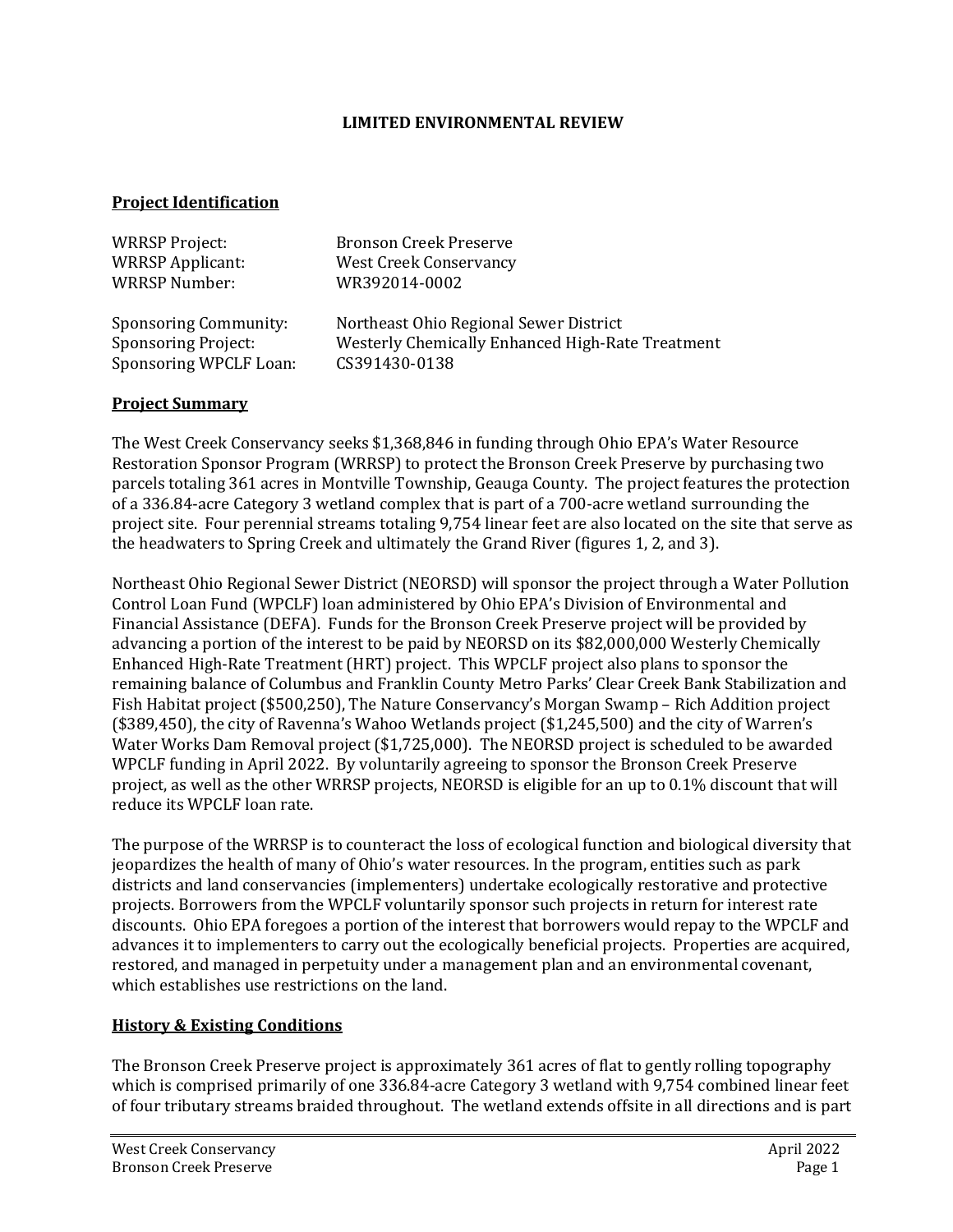of a larger, surrounding wetland complex that is over 700 acres. The wetland consists of a palustrine aquatic bed, palustrine emergent, palustrine scrub shrub, and palustrine forested vegetative communities.

The forested wetland portion supports a diversity of species and forested wetland communities. Common notable species observed onsite include royal fern (*Osmunda regalis*), drooping sedge (*Carex prasina*), large populations of cardinal flower (*Lobelia cardinalis*), bladder sedge (*Carex intumescens*), brome-like sedge (*Carex bromoides*), lake sedge (*Carex lacustris*), cinnamon fern (*Osmundastrum cinnamomea*), halberd-leaf tearthumb, (*Persicaria arifolia*), hemlock water parsnip (*Sium suave*), leafy bulrush (*Scirpus polyphyllus*), buttonbush (*Cephalanthus occidentalis*), pumpkin ash (*Fraxinus profunda*), red maple (*Acer rubrum*), and swamp white oak (*Quercus bicolor*). Glossy false buckthorn (*Frangula alnus*) is common in the understory of the forested wetland.

The submerged, emergent, and scrub-shrub marsh areas are extensive and highly diverse as well. Dominant species include yellow pond lily (*Nuphar advena*), American burr-reed (*Sparganium americanum*), soft-stem bulrush (*Schoenoplectus tabernaemontani*), a diverse sedge and spike rush assemblage (*Carex spp., Scirpus spp., Eleocharis spp., etc.*), swamp loosestrife (*Decodon verticillatus*), white meadowsweet (*Spiraea alba*), and swamp rose (*Rosa palustris*). The marshy areas contain floating mats of vegetation and Sphagnum spp. accumulation. Several bog indicator species were identified onsite including prickly bog sedge (*Carex atlantica var. cappillacea*), swamp loosestrife, and highbush blueberry (*Vaccinium corymbosum*). The onsite marsh contains scattered populations of purple loosestrife (*Lythrum salicaria*) and common reed (*Phragmites australis*); the common reed forms more extensive colonies in the southern part of the marsh located off the property.

The Bronson Creek Preserve project is also focused on preserving four perennial streams and two palustrine open water ponds onsite. These streams flow through the deeper parts of the wetland and provide hydrology to the wetland complex in conjunction with groundwater and precipitation. The streams serve as the primary headwaters to Spring Creek and the South Branch Spring Creek. Spring Creek is a tributary to Trumbull Creek and ultimately, the Grand River. Bronson Creek (named Spring at the confluence of the project site) has an aquatic life use category of both warmwater habitat and coldwater habitat. And the Grand River watershed, wherein the Bronson Creek Preserve property is located, is a 417.5-square-mile watershed that is a mixture of forest, agricultural uses and urban uses and is home to more than 63,000 people.

The Bronson Creek Preserve is identified as a Priority Conservation Area in the *Lower Grand River Watershed Action Plan* due to its high-quality water resources. The site makes up 50 percent of what is called the "Montville Swamp" and is home to state endangered Swamp Red Currant (*Ribes triste*), One Cone club moss (*Lycopodium lagopus*), state threatened Hobblebush (*Viburnum lantanoides*) and state potentially threated prickly bog sedge (*Carex atlantica var. capillacea*) within the hydrologically connected complex.

# **Project Description**

The project includes the acquisition of two parcels totaling 361 acres and permanently protecting it with a WRRSP environmental covenant, including 336.84 acres of high-quality, Category 3 wetlands and 9,754 linear feet of tributary streams. Following the acquisition of the properties, West Creek Conservancy intends to encumber the parcels with an environmental covenant. The project will also include invasive species management.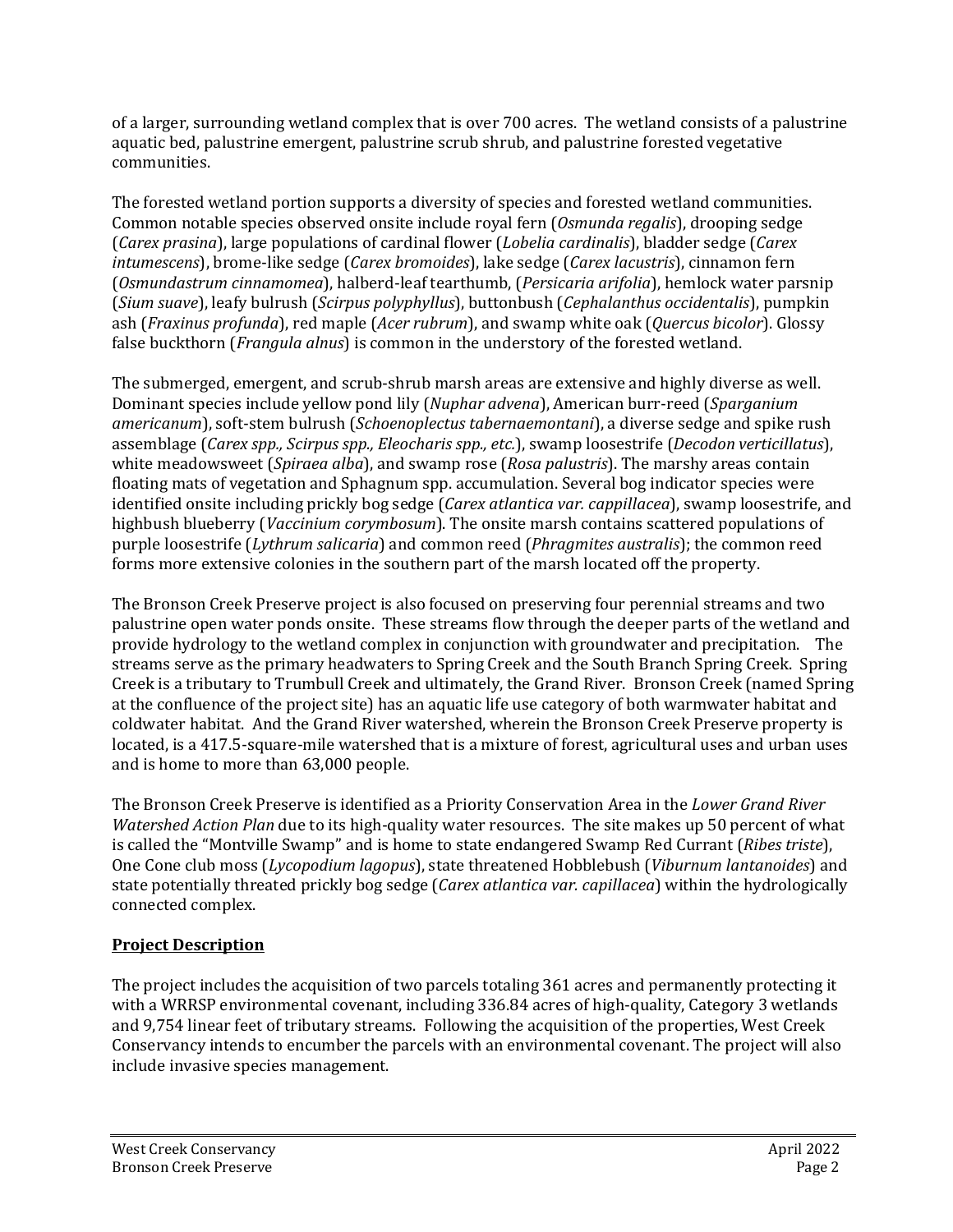### **Property Management and Maintenance**

The property will be managed as a passive-use park and for research and educational use. The property will be protected in perpetuity through use restrictions spelled out in an environmental covenant, which will be part of the deed. Above any other competing management objectives, the protection and preservation of the water resources, as specified in the environmental covenant, shall rule the management of the WRRSP-protected property.

These restrictions include:

- There shall be no agricultural, industrial commercial or residential activity undertaken or allowed.
- The property may not be divided, partitioned, subdivided or conveyed except in its current configurations.
- There shall be no buildings or other structures, including, but not limited to, billboards or advertising of any kind, camping accommodations, and mobile homes shall not be erected or placed.
- There shall be no mining, drilling, exploring for or removal of minerals, oil or gas.
- There shall be no ditching, draining diking, filling, excavating, or removal of topsoil, sand, gravel, rock or other materials, except as may be necessary for reasonable preservation, management and restoration purposes.
- There shall be no manipulation or alteration of wetlands, creeks, streams, surface or subsurface springs or other bodies of water. Reasonable alternations to surface water bodies and their associated riparian zones may be permitted for the purpose of protecting or improving water quality or aquatic habitat, upon the condition that prior to any such alterations, a plan for such activities shall be proposed in writing by the Owner or any Transferee and shall be approved by Ohio EPA or shall be approved as an amendment to the Project Management Plan.
- There shall be no open dumping.
- There shall be no building of new roads or other rights-of-way. Existing roads may be maintained but shall not be widened or improved.
- There shall be no operation of automobiles, trucks, snowmobiles, dune buggies, motorcycles, all-terrain vehicles or any other motorized recreational vehicles.
- In accordance with state regulations and as approved by Ohio EPA and authorized by the Owner, hunting and trapping may be permitted to maintain ecological balance or to protect human health and safety.
- Except in areas already identified in the Plan as being disturbed, and as may be necessary for reasonable preservation, management or restoration purposes, to protect human health and safety, or to maintain a diversity of naturally occurring habitat types and control of exotic non-native and exotic species of plants, there shall be no removal, destruction, cutting, trimming or mowing of any trees or other vegetation and no non-native species shall be introduced.

# **Implementation**

The WRRSP loan award for West Creek Conservancy's Bronson Creek Preserve project may be made possible through NEORSD's Westerly Chemically Enhanced HRT WPCLF award which is scheduled for April 2022.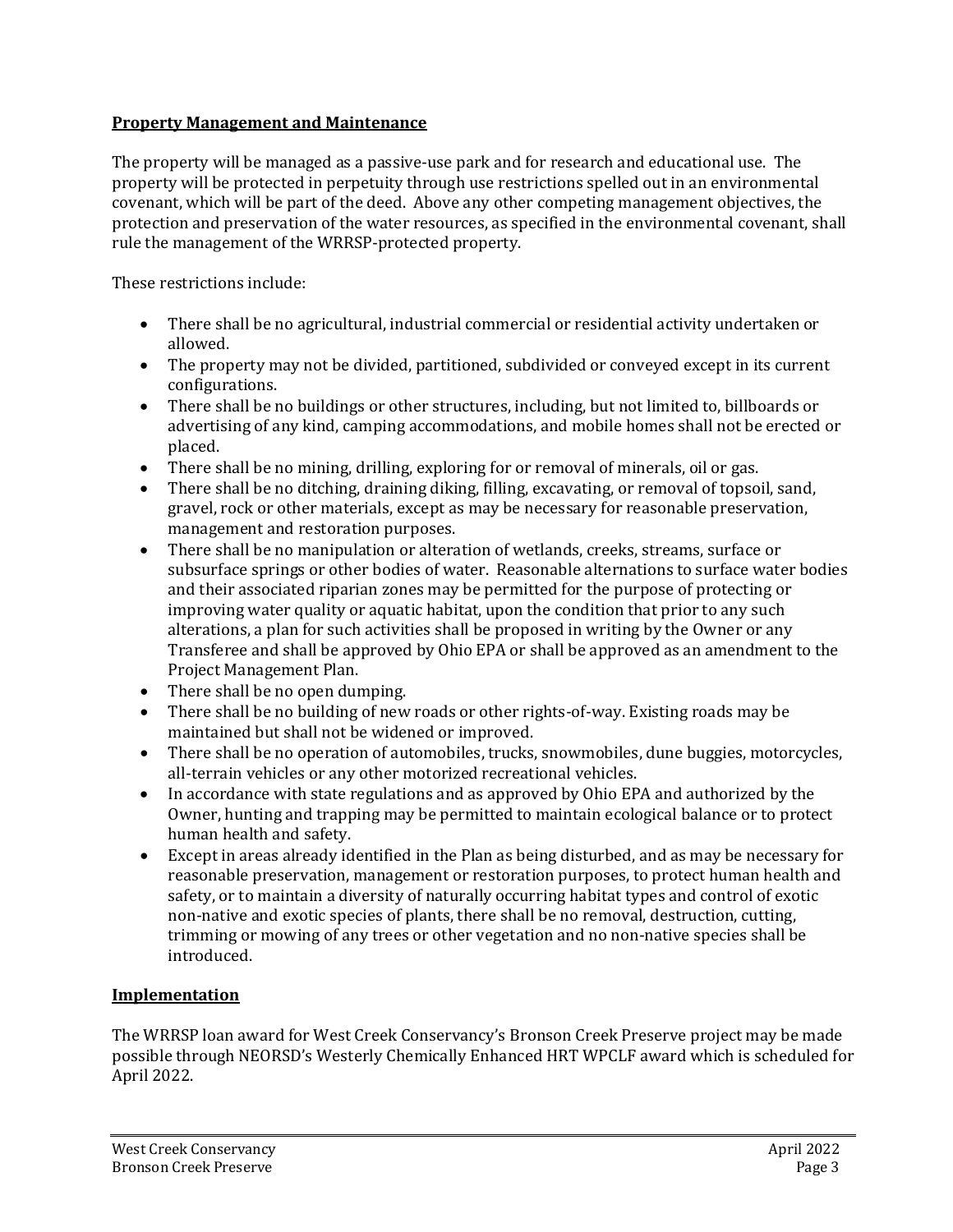### **Public Participation**

West Creek Conservancy staff members will carry out public awareness, educational outreach, and interpretation regarding the Bronson Creek Preserve project. West Creek Conservancy will publicize the project through multiple outlets to the public including posting project information on their main website [\(www.westcreek.org/projects\)](file://s.socisi01.isi.oitfs.ohio.gov/EPAShares/DEFA/DATA/COMMON/DEFA/2WRRSP/Project%20Folders/2022/8734%20Bronson%20Creek/LER%20and%20FONSI/www.westcreek.org/projects) to inform the public that a new natural space is being protected because of WRRSP funding, and to educate the public about the importance of water resource protection throughout the watershed.

As part of its State Environmental Review Process, DEFA will post this LER and Finding of No Significant Impact to its web page located at: [https://epa.ohio.gov/wps/portal/gov/epa/divisions-and-offices/environmental-financial](https://gcc02.safelinks.protection.outlook.com/?url=https%3A%2F%2Fepa.ohio.gov%2Fwps%2Fportal%2Fgov%2Fepa%2Fdivisions-and-offices%2Fenvironmental-financial-assistance%2Fannouncements&data=04%7C01%7CRose.McLean%40epa.ohio.gov%7Cbbba59ee1e9a4fcf81ba08d9b8f56cd5%7C50f8fcc494d84f0784eb36ed57c7c8a2%7C0%7C0%7C637744186490932283%7CUnknown%7CTWFpbGZsb3d8eyJWIjoiMC4wLjAwMDAiLCJQIjoiV2luMzIiLCJBTiI6Ik1haWwiLCJXVCI6Mn0%3D%7C3000&sdata=UtnLskNaZ9X7DcMQsbAwHWZRBFWoXJEcFCxR4sSdcUo%3D&reserved=0)[assistance/announcements.](https://gcc02.safelinks.protection.outlook.com/?url=https%3A%2F%2Fepa.ohio.gov%2Fwps%2Fportal%2Fgov%2Fepa%2Fdivisions-and-offices%2Fenvironmental-financial-assistance%2Fannouncements&data=04%7C01%7CRose.McLean%40epa.ohio.gov%7Cbbba59ee1e9a4fcf81ba08d9b8f56cd5%7C50f8fcc494d84f0784eb36ed57c7c8a2%7C0%7C0%7C637744186490932283%7CUnknown%7CTWFpbGZsb3d8eyJWIjoiMC4wLjAwMDAiLCJQIjoiV2luMzIiLCJBTiI6Ik1haWwiLCJXVCI6Mn0%3D%7C3000&sdata=UtnLskNaZ9X7DcMQsbAwHWZRBFWoXJEcFCxR4sSdcUo%3D&reserved=0)

### **Conclusion**

Ohio EPA conducts environmental reviews of all projects prior to awarding WPCLF financing. The proposed project meets the project type criteria for a Limited Environmental Review (LER); namely, it is a water quality protection project consisting of non-structural practices. Furthermore, the project meets the other qualifying criteria for an LER; specifically, the proposed project:

**Will have no significant environmental effect and will require no specific impact mitigation** as the planning activities for the project identified no potential adverse impacts to the quality of the human environment or to sensitive resources such as floodplains, wetlands, state or federally designated wild, scenic or recreational rivers, riparian areas, prime or unique agricultural lands, aquifer recharge zones, archaeological or historically significant sites, air quality or threatened or endangered species. In fact, the proposed project will have beneficial environmental impacts by preserving a large, high-quality wetland and headwater streams.

**Will have no effect on high-value environmental resources** since it will protect the quality of Bronson Creek–Grand River Watershed by permanently protecting the wetland and streams on the project site.

**Is not a controversial action** as it will benefit the environment and no significant public opposition has been expressed.

**Does not create a new or relocate an existing discharge to surface or ground waters** since the proposed project does not involve a point source discharge.

**Will not provide capacity to serve a population substantially greater than the existing population** since the proposed project is not a publicly owned wastewater treatment works designed to serve a designated area. Instead, it is a protection project of high-quality aquatic resources.

### **Contact information**

Rose McLean, Environmental Planner Water Resource Restoration Sponsor Program, DEFA Ohio Environmental Protection Agency P.O. Box 1049, Columbus, Ohio 43216-1049 [Rose.McLean@epa.ohio.gov](mailto:Rose.McLean@epa.ohio.gov)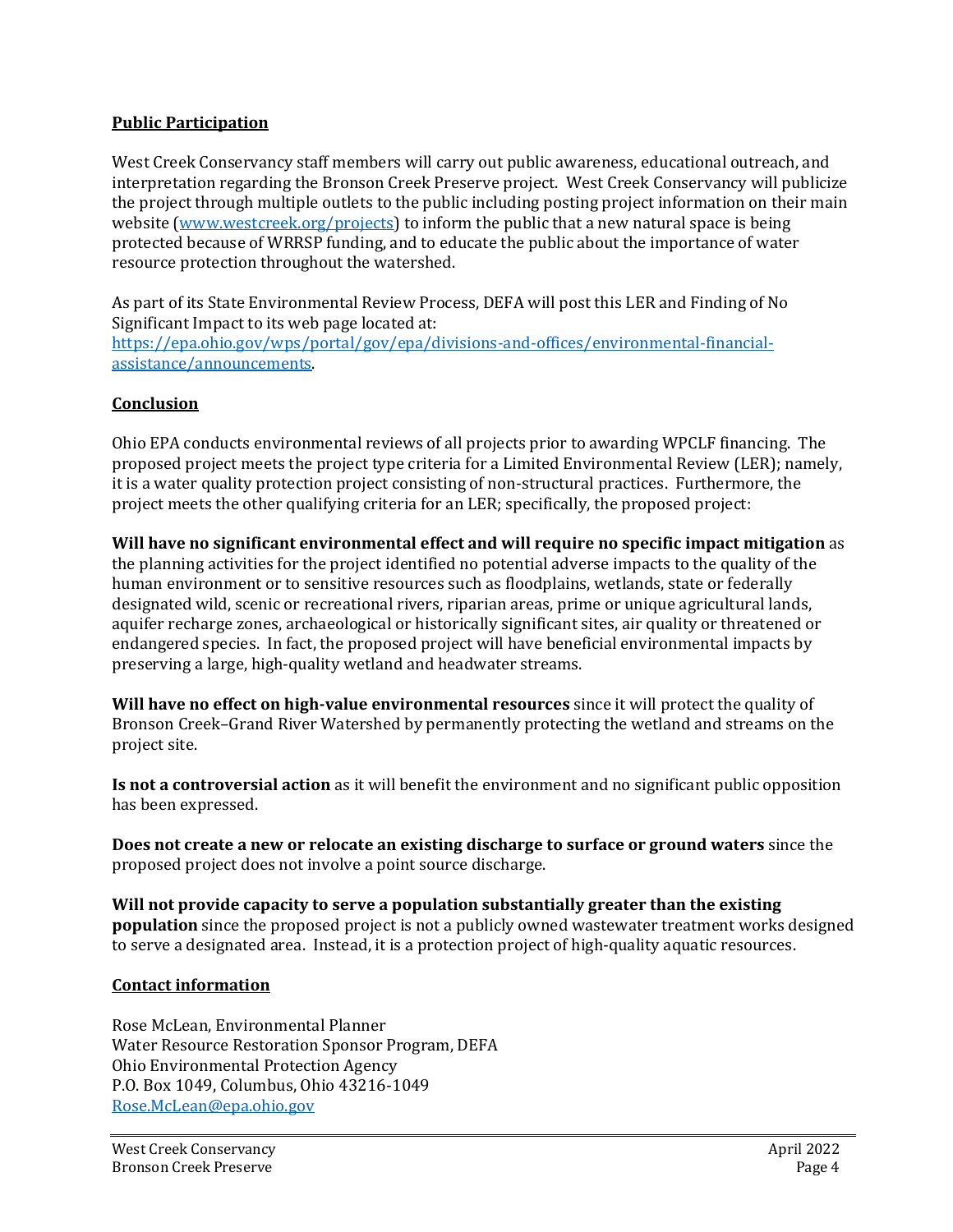

**Figure 1. Project location map**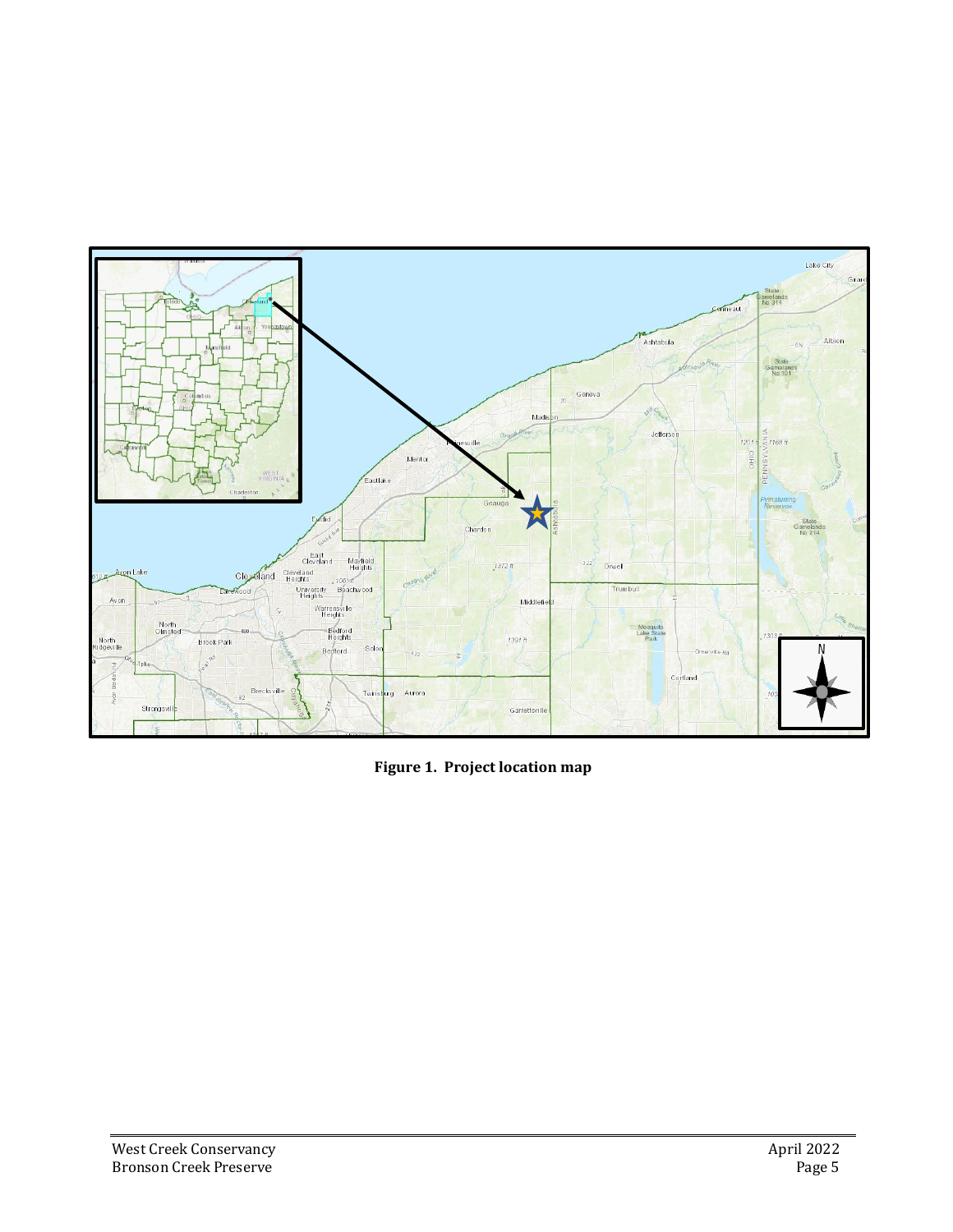

**Figure 2. Project location within watershed**